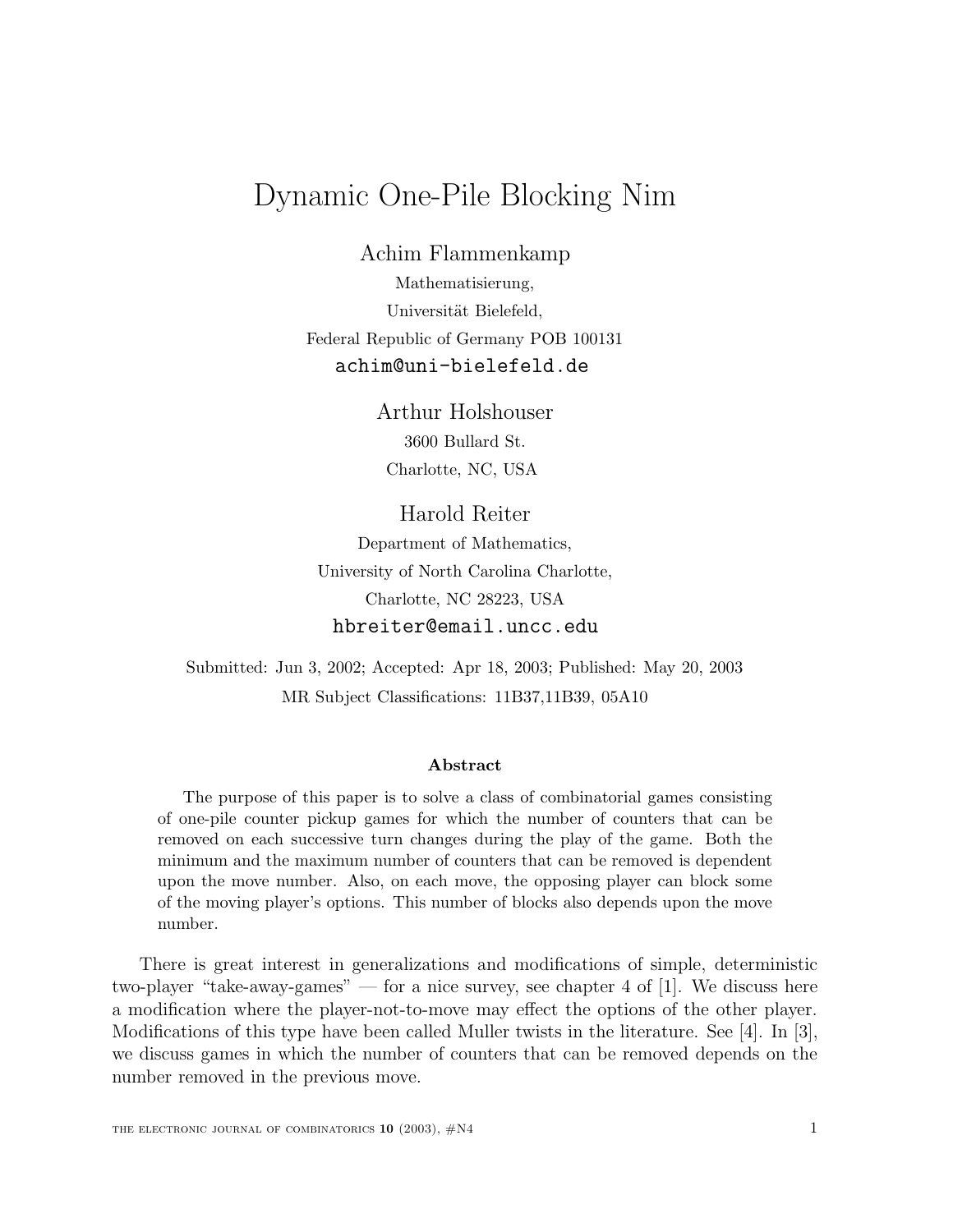We begin with some notation. The set of integers is denoted by Z, the positive integers by N and the nonnegative integers by N<sub>0</sub>. If  $a, b \in \mathbb{Z}$  with  $a \leq b$ , then [a, b] denotes  $\{x \in \mathbb{Z} : a \leq x \leq b\}.$ 

Rules of the Game:

We are given three sequences  $(c_i \in \mathbb{N}_0)_{i\in\mathbb{N}}$ ,  $(m_i \in \mathbb{N})_{i\in\mathbb{N}}$  and  $(M_i \in \mathbb{N})_{i\in\mathbb{N}}$  which satisfy the following conditions:

$$
\forall i \in \mathbb{N}, \quad c_i \le c_{i+1} \tag{1}
$$

and

 $u_i = M_i - m_i - c_i$  for each  $i \in \mathbb{N}$  and  $\forall i \in \mathbb{N}, 0 \le u_i \le u_{i+1}.$  (2)

These two conditions imply that  $(M_i-m_i \in \mathbb{N}_0)_{i\in\mathbb{N}}$  is a nondecreasing sequence.

There are two players and a pile of counters. These two players alternate removing counters from the single pile according to the following rules: denote by  $k \in \mathbb{N}$  the movecounter and by  $p_k \in \mathbb{N}_0$  the pile size before the k-th move. Then the player to make the k-th move must remove from the pile any number of counters  $x \in [m_k, M_k]$  satisfying  $x \leq p_k$ . There is also a further restriction set by the other player for the selection of x: before a player makes his k-th move, the opponent can prohibit up to  $c_k$  of the current options. Therefore a player cannot move if  $p_k$  is less than the smallest available option. Condition (1) and condition (2) can be interpreted as saying that the number of at most blocked options  $c_i$  as well as the number of at least available options  $u_i + 1$  must be a nondecreasing function of the turn number  $i$ . The game ends as soon as one of the two players cannot move, and this player is called the loser.

As an example, look at the third move of such a game. Suppose,  $[m_3, M_3] = [5, 10]$ ,  $c_3 = 2$  and  $p_3 = 15$ . Since  $c_3 = 2$ , the opponent of the player-to-move, can block at most two of the moving player's six options. Suppose that he denies the removal of 6 counters and the removal of 10 counters from the available interval [5, 10]. This means the player-to-move can remove from the 15 counter pile either 5, 7, 8 or 9 counters. If we modify the example so that  $p_3 = 6$  and the opponent prohibits the removal of 5 or 6 counters, the player-to-move can not move at all and loses this game.

Whether the starting player, also called the first player, or the second player will win the game depends therefore only on the pile size at the beginning.

The possible pile sizes, numbers in  $\mathbb{N}_0$ , which are a lost position for the player-to-move are called safe positions. The complement is called the unsafe positions, these are the winning positions for the player-to-move. These two sets of pile sizes will be characterized in the following as a set of disjoint intervals of maximal length in N.

**Theorem 1.** The safe positions of the game are

$$
\bigcup_{k \in \mathbb{N}_0} [A_k, B_k - 1] \quad with
$$

$$
A_k = \sum_{i=1}^k M_{2i-1} + \sum_{i=1}^k m_{2i} + \sum_{i=1}^{2k} (-1)^i c_i \quad and
$$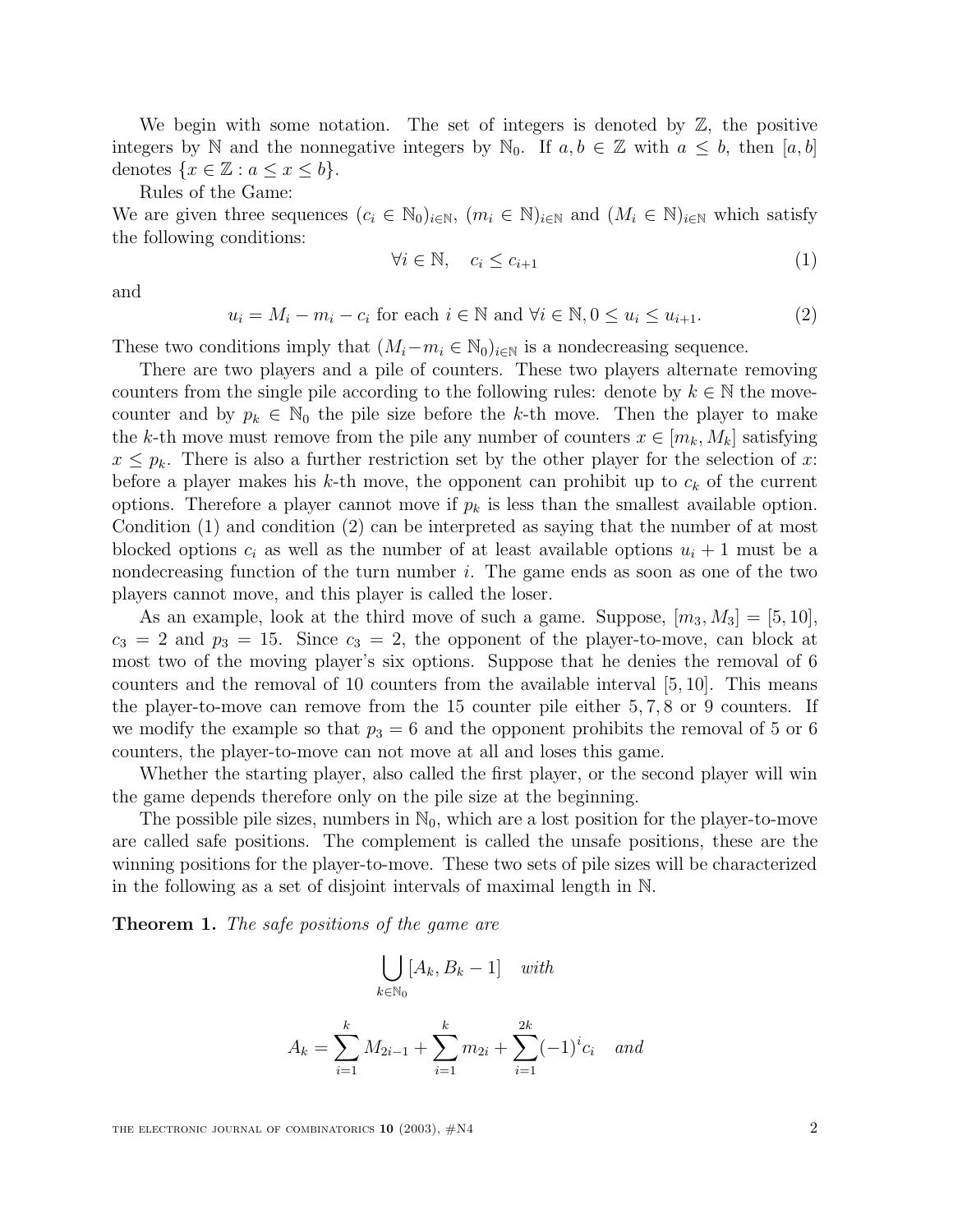$$
B_k = \sum_{i=1}^k M_{2i} + \sum_{i=1}^{k+1} m_{2i-1} + \sum_{i=1}^{2k+1} (-1)^{i+1} c_i.
$$

Of course, the unsafe positions are the remaining positions and are the set

$$
\bigcup_{k\in\mathbb{N}_0}[B_k,A_{k+1}-1].
$$

Of course these formulas also give the safe and unsafe intervals at each turn by indexing upwards. Let us first show that all of the above intervals of integers exist. This means

**Lemma 1.**  $\forall k \in \mathbb{N}_0: A_k < B_k$  and  $B_k < A_{k+1}$ .

*Proof.* Let  $k$  any fixed nonnegative integer. From  $(1)$  we have

$$
\forall i \in \mathbb{N}: \quad c_{2i} \le c_{2i+1} \le c_{2i+2} \tag{3}
$$

and, summing up from 1 to  $k$  and increasing the middle sum by  $c_1$  and the right sum by  $c_2$ , we get

$$
\sum_{i=1}^{k} c_{2i} \le \sum_{i=1}^{k} c_{2i+1} = \sum_{i=2}^{k+1} c_{2i-1} \le \sum_{i=1}^{k+1} c_{2i-1} \le c_2 + \sum_{i=1}^{k} c_{2i+2} = \sum_{i=1}^{k+1} c_{2i}, \tag{4}
$$

and from (2) we have

$$
\forall i \in \mathbb{N}: \quad u_{2i-1} \le u_{2i} \le u_{2i+1} \quad , \tag{5}
$$

and here we get by summing up and increasing the right term by  $u_1$ 

$$
\sum_{i=1}^{k} u_{2i-1} \le \sum_{i=1}^{k} u_{2i} \le \sum_{i=1}^{k} u_{2i+1} = \sum_{i=2}^{k+1} u_{2i-1} \le \sum_{i=1}^{k+1} u_{2i-1}.
$$
 (6)

Adding up (4) and (6) and replacing these  $u_{2i-1}$  and  $u_{2i}$  by their definition we get

$$
\sum_{i=1}^{k} (M_{2i-1} - m_{2i-1} - c_{2i-1}) + \sum_{i=1}^{k} c_{2i}
$$
\n
$$
\leq \sum_{i=1}^{k} (M_{2i} - m_{2i} - c_{2i}) + \sum_{i=1}^{k+1} c_{2i-1}
$$
\n
$$
\leq \sum_{i=1}^{k+1} (M_{2i-1} - m_{2i-1} - c_{2i-1}) + \sum_{i=1}^{k+1} c_{2i}
$$
\n(7)

which can be rearranged to

$$
\sum_{i=1}^{k} M_{2i-1} + \sum_{i=1}^{k} m_{2i} + \sum_{i=1}^{2k} (-1)^{i} c_i
$$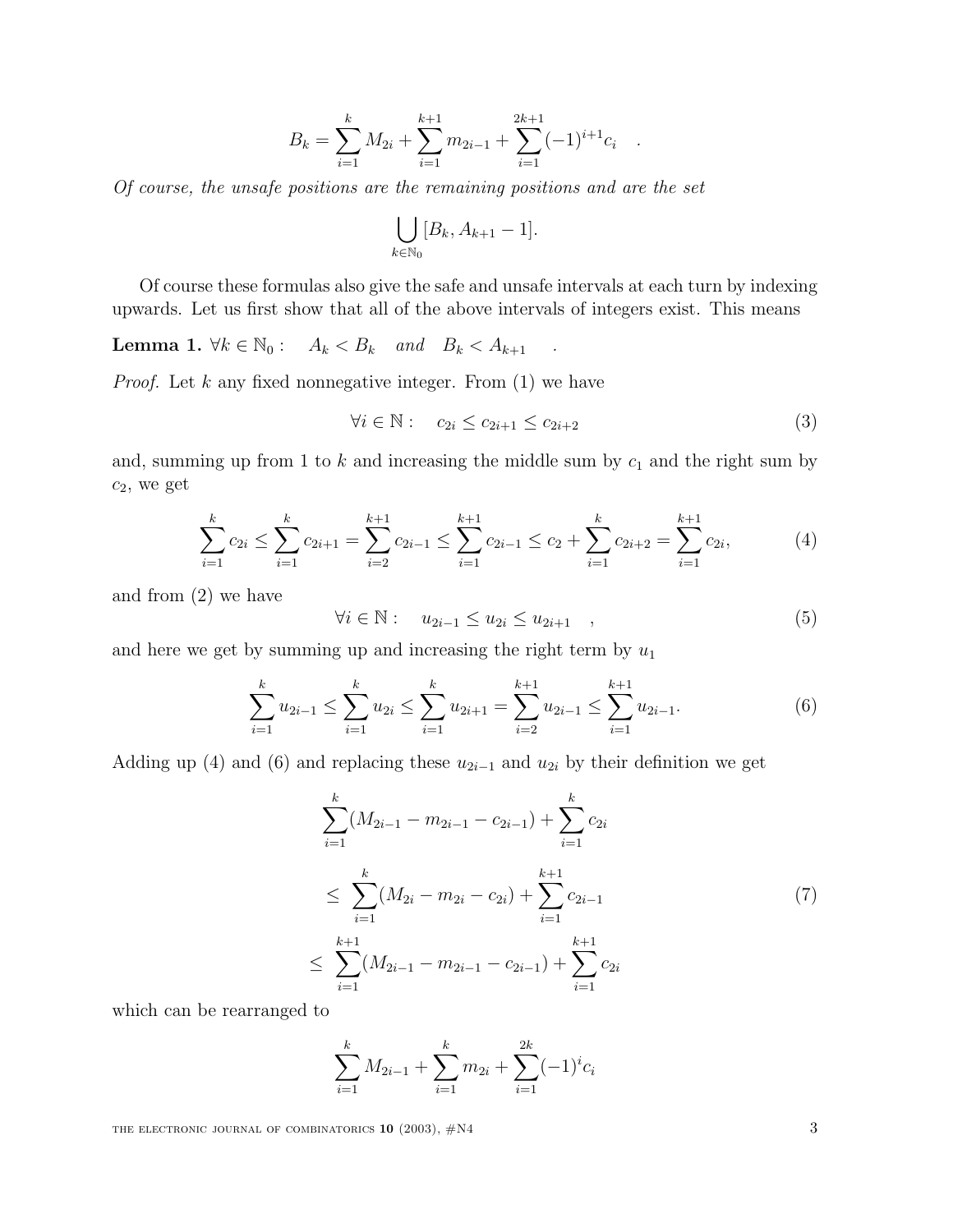$$
\leq \sum_{i=1}^{k} M_{2i} + \sum_{i=1}^{k} m_{2i-1} + \sum_{i=1}^{2k+1} (-1)^{i+1} c_i
$$
\n
$$
\leq \sum_{i=1}^{k+1} M_{2i-1} + \sum_{i=1}^{k} m_{2i} - m_{2k+1} + \sum_{i=1}^{2k+2} (-1)^{i} c_i.
$$
\n
$$
(8)
$$

Finally increasing the middle side by  $m_{2k+1}$  and the right side even more by  $m_{2k+1}+m_{2k+2}$ we get exactly

$$
A_k < B_k < A_{k+1}.\tag{9}
$$

For any  $k \in \mathbb{N}_0$ , we will show if the pile size  $n \in [A_k, B_k - 1]$ , then the player-to-move can either not move at all or can be forced by the blocking move of his opponent to reduce the pile size to a value  $n' \in [B_{k-1}, A_k - 1]$ , and if the pile size n is in  $[B_k, A_{k+1} - 1]$  can independently of the blocking move of his opponent always decrease the pile size to a value  $n' \in [A_k, B_k - 1].$ 

*Proof of Theorem 1.* First, by prohibiting the smallest  $c_1$  options to move, the player-tomove is forced to take at least  $m_1 + c_1$  counters from the pile. So, if the starting pile size is less than  $m_1 + c_1$  the first player will obviously lose because there are not sufficiently many counters in the pile. For all pile sizes greater or equal  $m_1 + c_1$  he can move and the game will continue with his opponent to move. Exactly this is described by the first safe interval  $[A_0, B_0 - 1] = [0, m_1 + c_1 - 1]$ . For this reason the first player will try to generate for his opponent a pile size of the interval  $[0, m_2 + c_2 - 1]$  because then the second player cannot move on his 2-nd turn. By the blocking options of his opponent, the first player may be forced to take at least  $m_1 + c_1$  or not more than  $M_1 - c_1$  counters from the pile. Thus from the interval  $[m_1 + c_1, M_1 - c_1 + m_2 + c_2 - 1]$  he will always be able to create a pile size in the first safe interval. But this interval is indeed the first unsafe interval  $[B_0, A_1 - 1].$ 

Before making the induction step, let us parameterize the  $A_k$  and  $B_k$  more detailed by the given sequences  $(M_j)_j$ ,  $(m_j)_j$  and  $(c_j)_j$ :

$$
A_k((M_{2i-1})_i, (m_{2i})_i, (c_i)_i) = \sum_{i=1}^k M_{2i-1} + \sum_{i=1}^k m_{2i} + \sum_{i=1}^{2k} (-1)^i c_i
$$

and

$$
B_k((M_{2i})_i, (m_{2i-1})_i, (c_i)_i) = \sum_{i=1}^k M_{2i} + \sum_{i=1}^{k+1} m_{2i-1} + \sum_{i=1}^{2k+1} (-1)^{i+1} c_i.
$$

Then we can write

$$
A_{k+1}((M_{2i-1})_i, (m_{2i})_i, (c_i)_i) = \sum_{i=1}^{k+1} M_{2i-1} + \sum_{i=1}^{k+1} m_{2i} + \sum_{i=1}^{2k+2} (-1)^i c_i
$$

THE ELECTRONIC JOURNAL OF COMBINATORICS  $10$  (2003),  $\#N4$   $4$ 

 $\Box$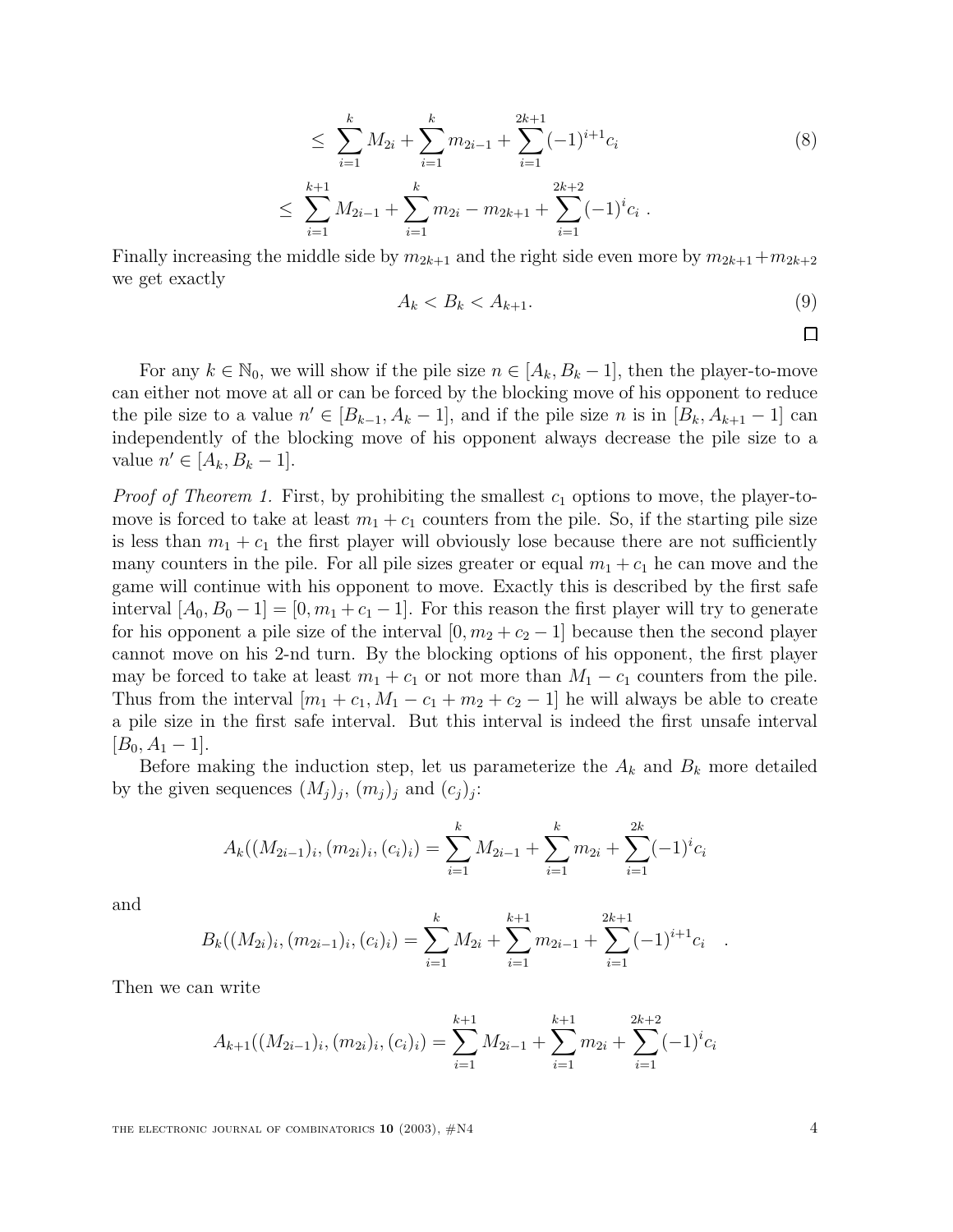$$
= M_1 - c_1 + \sum_{i=2}^{k+1} M_{2i-1} + \sum_{i=1}^{k+1} m_{2i} + \sum_{i=2}^{2k+2} (-1)^i c_i
$$
  
=  $M_1 - c_1 + \sum_{i=1}^k M_{2i+1} + \sum_{i=1}^{k+1} m_{2i} + \sum_{i=1}^{2k+1} (-1)^{i+1} c_{i+1}$   
=  $M_1 - c_1 + B_k((M_{2i+1})_i, (m_{2i})_i, (c_{i+1})_i)$  (10)

and

$$
B_k((M_{2i})_i, (m_{2i-1})_i, (c_i)_i) = \sum_{i=1}^k M_{2i} + \sum_{i=1}^{k+1} m_{2i-1} + \sum_{i=1}^{2k+1} (-1)^{i+1} c_i
$$
  
=  $m_1 + c_1 + \sum_{i=1}^k M_{2i} + \sum_{i=2}^{k+1} m_{2i-1} + \sum_{i=2}^{2k+1} (-1)^{i+1} c_i$  (11)  
=  $m_1 + c_1 + \sum_{i=1}^k M_{2i} + \sum_{i=1}^k m_{2i+1} + \sum_{i=1}^{2k} (-1)^{i+2} c_{i+1}$   
=  $m_1 + c_1 + A_k((M_{2i})_i, (m_{2i+1})_i, (c_{i+1})_i).$ 

Now we proceed by induction of the index  $k$  of the safe respectively unsafe intervals. The k-th safe interval will be that interval where the first player (the player-to-move) is forced by his opponent to reduced the pile size to a position into the  $k-1$  -th unsafe interval. Because he is always able to decrease the pile size by at least  $m_1+c_1$ , but at most by  $M_1 - c_1$  counters, this must be  $[B_{k-1}((M_{2i})_i,(m_{2i-1})_i,(c_i)_i)), A_k((M_{2i-1})_i,(m_{2i})_i,(c_i)_i)]$ — the indices of the  $M_j$ -,  $m_j$ - and  $c_j$ -numbers have to be increased by 1 because the turn counter also proceeds by one — increased at the left end by  $M_1 - c_1$  and at the right end by  $m_1 + c_1$ . But exactly this the relations  $(10)$  — replace here k by  $k-1$  — and (11) state.

Similarly, the  $k$ -th unsafe interval will be that interval where the player-to-move is able to reduce the pile size to a position into the  $k-1$  -th safe interval independently of the blocking move of the opponent. Because of the number of at least and at most to-be-remove counters, this must be  $[A_k((M_{2i-1})_i,(m_{2i})_i,(c_i)_i), B_k((M_{2i})_i,(m_{2i-1})_i,(c_i)_i))]$ — again the indices of the  $M_j$ -,  $m_j$ - and  $c_j$ -numbers have to be increased by 1 because the turn counter also proceeds by one — increased at the left end by  $m_1 + c_1$  and at the right end by  $M_1 - c_1$ . Indeed, this also the relations (10) and (11) state.  $\Box$ 

Summary: Rewriting the interval boundaries  $A_k$  and  $B_k$  of the safe/unsafe intervals like

$$
A_k = \sum_{i=1}^k (M_{2i-1} - c_{2i-1}) + \sum_{i=1}^k (m_{2i} + c_{2i}) = A_k((M_{2i-1} - c_{2i-1})_i, (m_{2i} + c_{2i})_i)
$$

and

$$
B_k = \sum_{i=1}^k (M_{2i} - c_{2i}) + \sum_{i=1}^{k+1} (m_{2i-1} + c_{2i-1}) = B_k((M_{2i} - c_{2i})_i, (m_{2i-1} + c_{2i-1})_i)
$$

THE ELECTRONIC JOURNAL OF COMBINATORICS  $10$  (2003),  $\#N4$  5